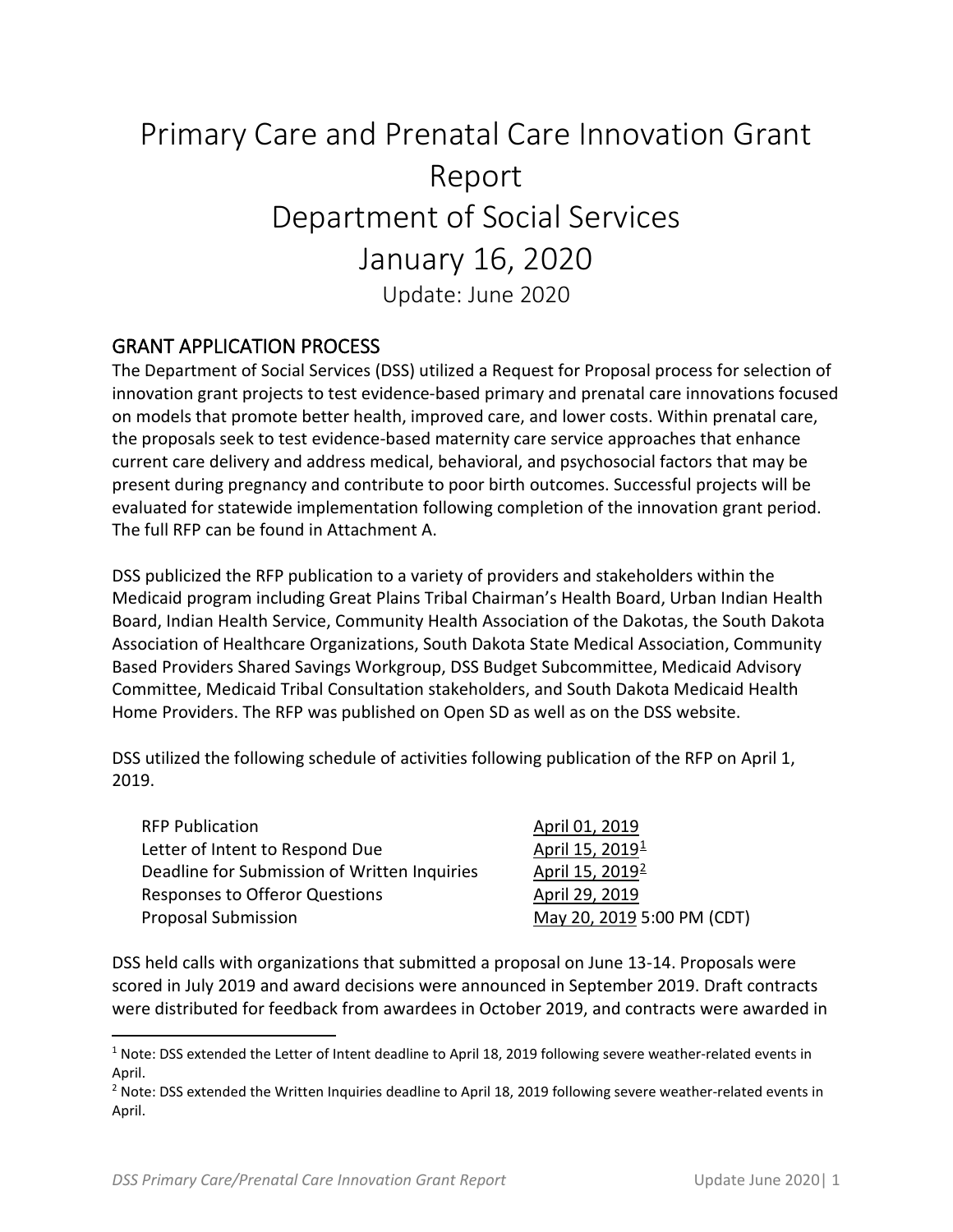November 2019. DSS held kick-off meetings with two awardees in December 2019 and one in January 2020.

## GRANT AWARD CRITERIA

A team composed of five DSS staff scored proposals. Proposals were scored on a scale of one to five in the areas of:

- Project design which includes a description of the project goals, target population, and type/scope/duration of services.
- Evaluation and reporting including quality indicators to evaluate the impact of the proposal on better care, better health, and/or improved outcomes including utilization, patient satisfaction or experience description of proposed milestones improvements in the general health and wellbeing of the target population.
- Organizational capacity and operational management plan including a plan for staffing, supervision, and training.
- Funding sustainability and cost proposal that outlines the anticipated use of funds and on-going sustainability.

In total there were four organizations that submitted a proposal, of those four applications, three were awarded funding.

# SELECTED GRANT PROJECTS AND PROJECT OUTCOMES

The three organizations that were awarded funding are Avera, The Center for Family Medicine, and Native Women's Health Care. Contracts for each organization began on November 1, 2019. Kick off meetings with each organization took place in December 2019 and January 2020, work on the contracts began in January 2020.

The following table summarizes each project, the innovation being tested, geographic target areas, outcomes and project budget.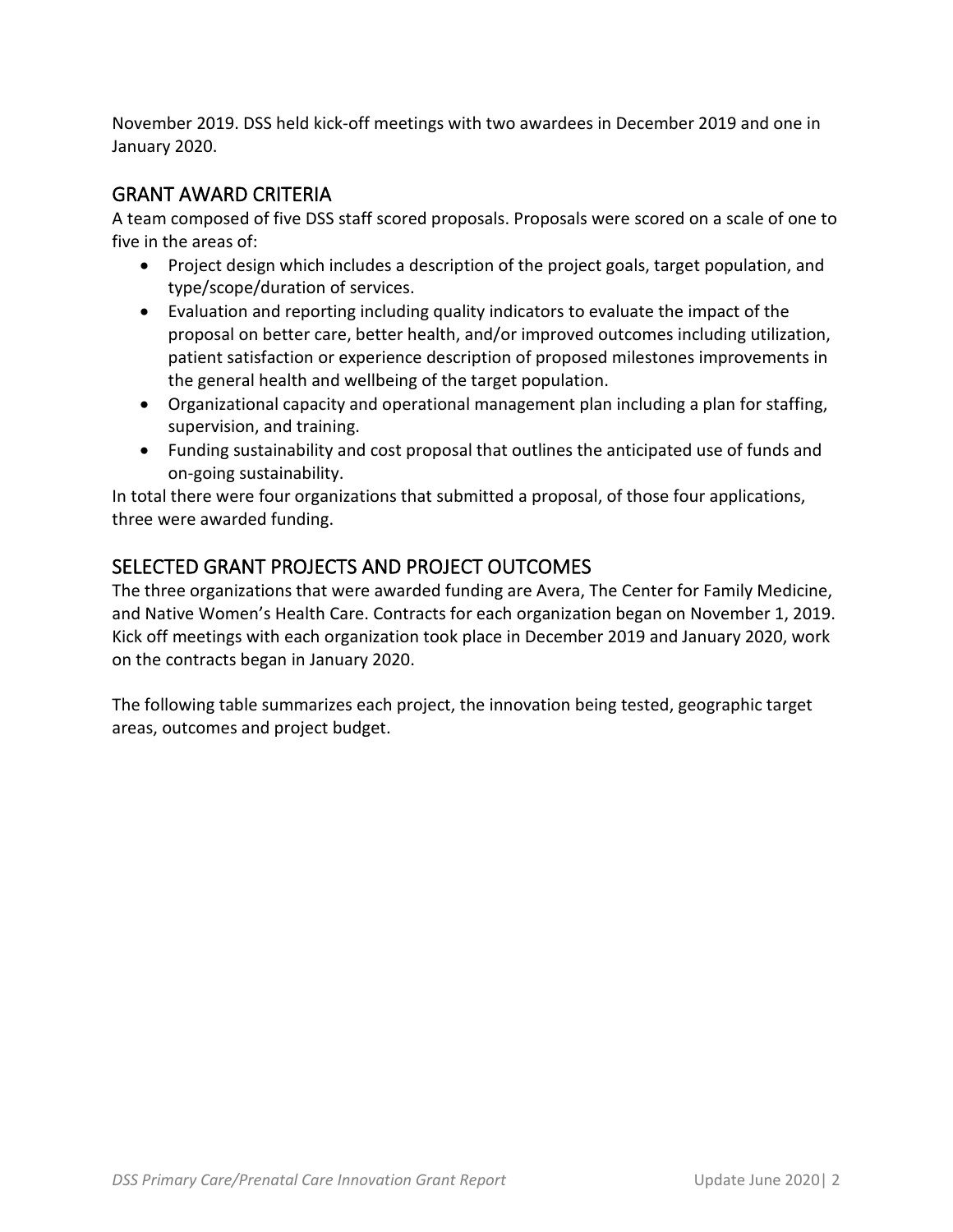|                                                                                                                                                                         | Summary                                                                                                                                                                                                                                                                                           | <b>Innovation Being</b><br><b>Tested</b>                                                                                                                                                                                                                                         | Geographic Target<br><b>Areas</b>                                                                                                                                                                                                                                                                                                                           | <b>Outcomes</b>                                                                                                                                                                                                                                                                                | <b>Budget Summary</b>                                                                                                                                                                                                                                                               |
|-------------------------------------------------------------------------------------------------------------------------------------------------------------------------|---------------------------------------------------------------------------------------------------------------------------------------------------------------------------------------------------------------------------------------------------------------------------------------------------|----------------------------------------------------------------------------------------------------------------------------------------------------------------------------------------------------------------------------------------------------------------------------------|-------------------------------------------------------------------------------------------------------------------------------------------------------------------------------------------------------------------------------------------------------------------------------------------------------------------------------------------------------------|------------------------------------------------------------------------------------------------------------------------------------------------------------------------------------------------------------------------------------------------------------------------------------------------|-------------------------------------------------------------------------------------------------------------------------------------------------------------------------------------------------------------------------------------------------------------------------------------|
| Avera Health<br>Before Baby                                                                                                                                             | Helps pregnant<br>women in South<br>Dakota diagnosed<br>with gestational<br>diabetes by providing<br>remote blood sugar<br>monitoring,<br>specialized test strips<br>and video visits with<br>a diabetic educator/<br>dietician. Patients<br>will be supported<br>AveraNow mobile<br>application. | Non-traditional tele-<br>health model testing<br>correlation between<br>use of technology for<br>management of<br>gestational diabetes<br>improved birth<br>outcomes. Pilot with<br>I.H.S. to serve patients<br>referred by I.H.S to the<br>program in targeted<br>areas.        | Huron (Beadle<br>County), Aberdeen<br>(Brown County), parts<br>of Sioux Falls<br>(Minnehaha and<br>Lincoln Counties)<br>Aurora, Brule,<br>Buffalo, Charles Mix,<br>Davison, Douglas,<br>Gregory, Hanson,<br>Hutchinson, Jerauld,<br>Lyman, Miner,<br>McCook, Sanborn,<br>and minimum of one<br><b>Indian Health Service</b><br>site yet to be<br>finalized. | Improve access to OB<br>care and treatment of<br>gestational diabetes.<br>Reduce the number of<br>c-sections, birth<br>complications, and<br>infant/mother<br>mortality.<br>Increase rates of<br>healthy birth weight<br>babies and the number<br>of babies who are<br>delivered at full term. | The total grant amount for<br>Avera is \$330,000. Funding<br>will be used to:<br>• Purchase supplies and<br>equipment for patient's<br>self-management of<br>diabetes.<br>•Hire a nurse<br>navigator/education<br>coordinator.<br>. Provide the Avera Now<br>telehealth services.   |
| Native Women's<br><b>Health Care</b><br>(OST)<br>Prenatal/Primary<br>Care Integration<br>with Behavioral<br>Health and<br>Community<br><b>Health Worker</b><br>services | Helps patients by<br>linking primary and<br>prenatal services to<br>behavioral health<br>services. Leverages<br>comprehensive care<br>team including<br>primary care,<br>behavioral health,<br>and community<br>health workers.                                                                   | Use of comprehensive<br>care team to manage<br>both physical and<br>behavioral health will<br>improve rates of<br>substance use disorder<br>(SUD) screening and<br>treatment adherence.<br>Tests pregnancy as a<br>qualifying condition<br>for Medicaid health<br>home services. | Rapid City Area                                                                                                                                                                                                                                                                                                                                             | Improved adherence<br>rates for SUD<br>treatment, increased<br>screening, preventive,<br>and primary/prenatal<br>care. Increase the<br>number of qualified<br>behavioral health staff<br>Increase in the number<br>of women who are<br>accessing prenatal<br>services, wellness                | The final grant amount for<br>the Native Women's<br>Health Care is \$333,000.<br>Grant funding will be used<br>to:<br>• Arrange transportation<br>services for high-risk<br>patients.<br>• Purchase technology<br>including iPads and<br>specialized software for<br>case managers. |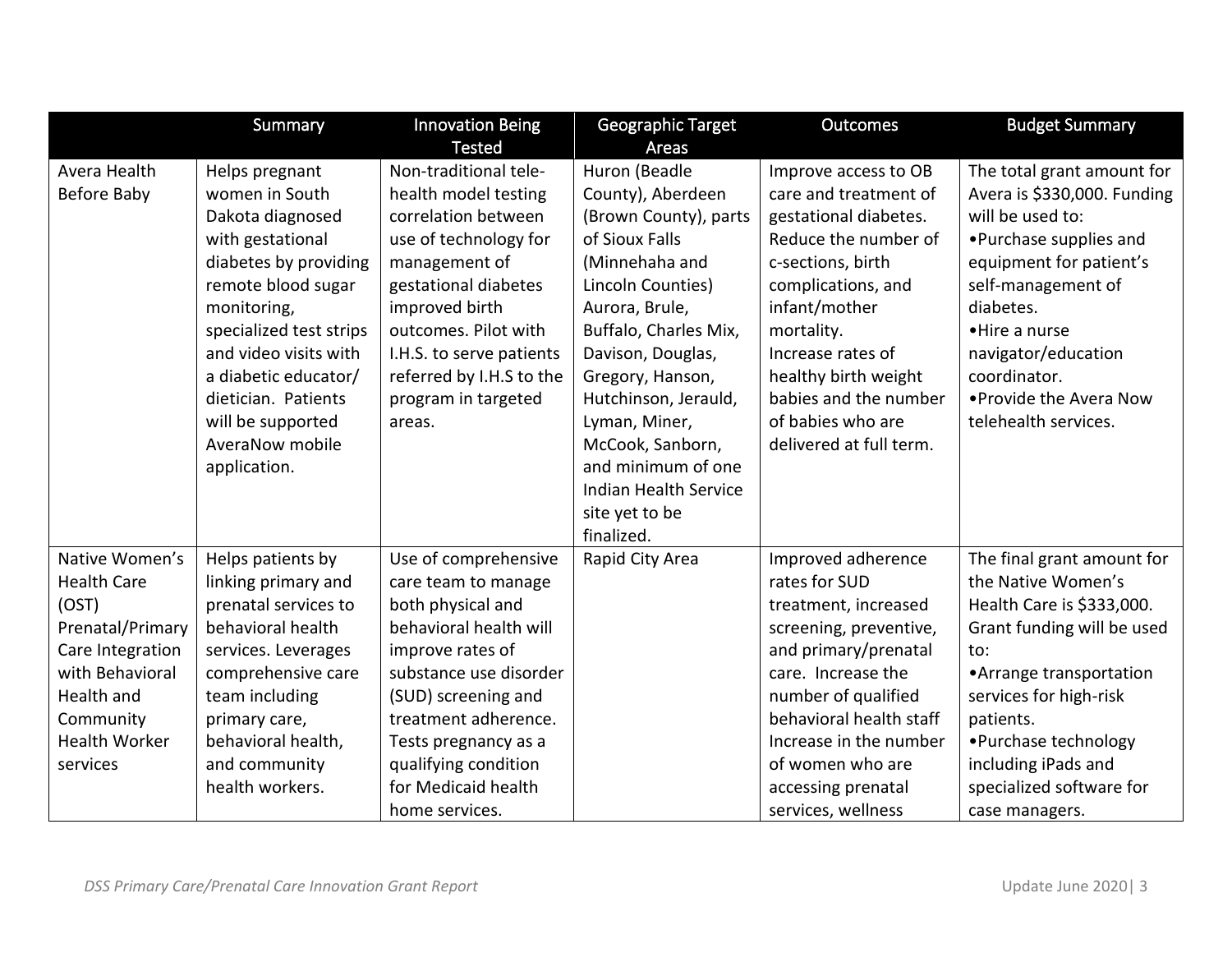|                       | Summary                | <b>Innovation Being</b> | Geographic Target   | <b>Outcomes</b>          | <b>Budget Summary</b>      |
|-----------------------|------------------------|-------------------------|---------------------|--------------------------|----------------------------|
|                       |                        | <b>Tested</b>           | Areas               |                          |                            |
|                       |                        |                         |                     | checks, and behavioral   | •Support accreditation for |
|                       |                        |                         |                     | health services.         | day treatment and          |
|                       |                        |                         |                     |                          | residential treatment      |
|                       |                        |                         |                     |                          | services.                  |
| Center for            | Provides patients      | Testing if application  | Sioux Falls, Pierre | Improved screening       | The total grant amount for |
| Family Medicine-      | with a birth           | of health home model    |                     | services for those with  | Center for Family          |
| Providing             | center/pregnancy       | and use of technology   |                     | increased risk for       | Medicine is \$333,000. The |
| <b>Enhanced Cost-</b> | health home            | to deliver patient      |                     | gestational diabetes     | grant will be used to:     |
| Effective             | approach to provide    | education results in    |                     | and preeclampsia.        | • Hire a nurse case        |
| Prenatal Care to      | full array of prenatal | improved health         |                     | Decreased rates of       | manager, physician, and    |
| Rural and             | and postnatal care.    | outcomes.               |                     | prenatal hospitalization | other care team members.   |
| Underserved           | This project will also |                         |                     | and c-section, pre-term  | • Purchase home blood      |
| Patients of South     | train family medicine  |                         |                     | delivery, NICU stays,    | pressure and other         |
| Dakota                | resident physicians in |                         |                     | and other                | monitoring equipment       |
|                       | innovative, evidence-  |                         |                     | complications.           | that links to electronic   |
|                       | based prenatal care    |                         |                     | Increased rates of       | health record.             |
|                       | models.                |                         |                     | contraception during     | • Secure transportation to |
|                       |                        |                         |                     | the interconception      | appointments.              |
|                       |                        |                         |                     | period, patients         | •Purchase equipment.       |
|                       |                        |                         |                     | breastfeeding, and       |                            |
|                       |                        |                         |                     | interpregnancy           |                            |
|                       |                        |                         |                     | interval.                |                            |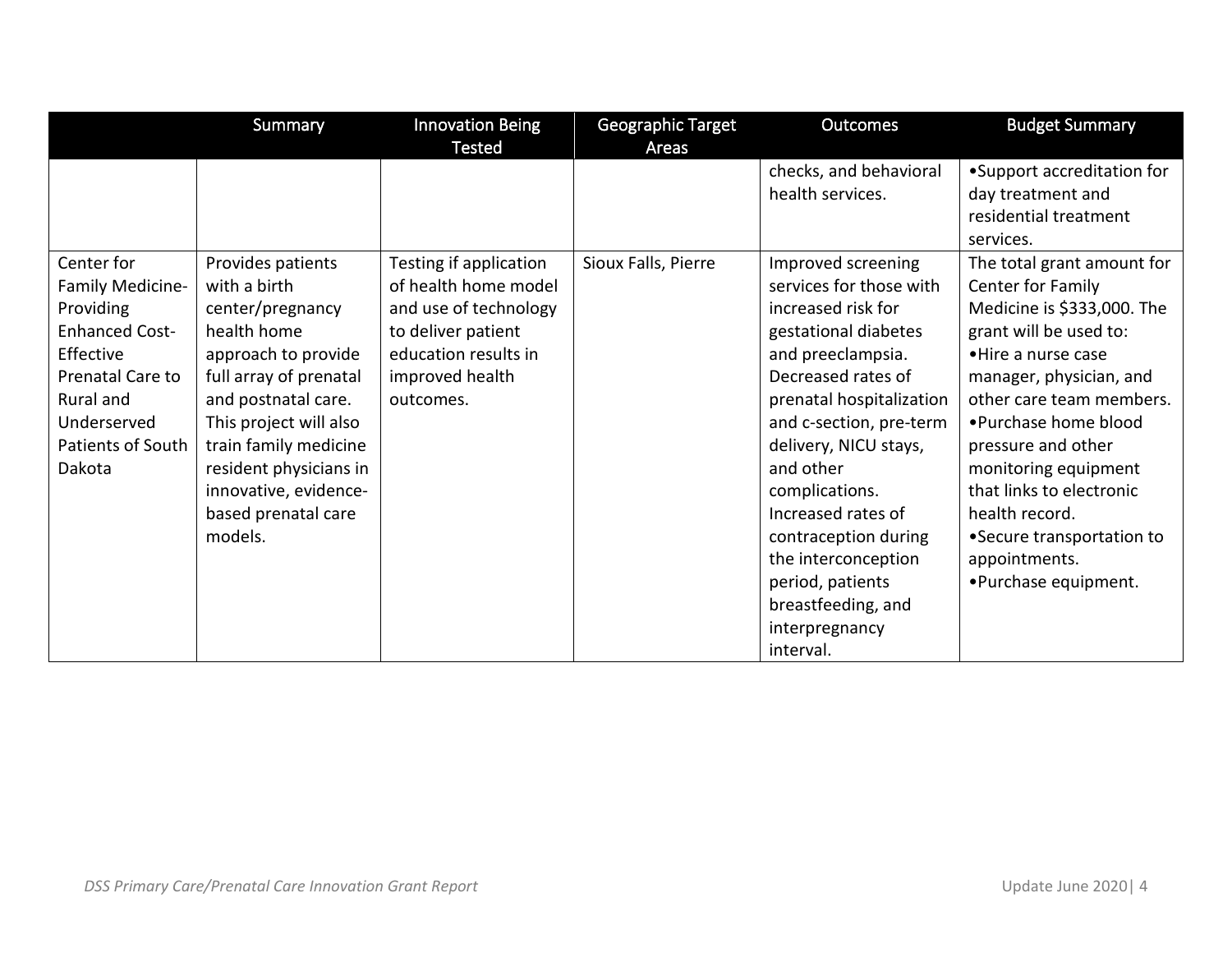## GRANT OUTCOMES

Utilizing standard reporting guidelines, DSS will test each of the innovation projects and evaluate metrics to ensure the projects correlate with the expected outcomes. Through the three grant projects, DSS expects to see improved access to care and positive health outcomes for women living in areas of the state served by the grant projects. Expected health outcomes include improved rates of preventative primary care, improved rates of prenatal care visits, fewer infant hospitalizations for preventable conditions, and fewer c-section deliveries. A complete list of metrics and reporting criteria for each project is located in Attachment B. With the evidence gathered from the three projects, DSS will evaluate expanding the use of innovative service methods for statewide implementation within the Medicaid program.

Each project is required to submit a quarterly report utilizing the standardized reporting guide created by DSS. Reports are due by January 31, April 30, July 31, and October 31 each year. DSS will report grant outcomes including number of individuals served and other data for the first year when a full calendar year of data is available.

#### **Grant Updates**

Grants commenced on January 1, 2020. Quarter 1 of 2020 data was due for all grant recipients on April 30, 2020.

#### *Avera Health Before Baby*

The Before Baby project is an expansion of a previous Avera project; through the innovation grant Avera will expand the number of communities where the service is available. Throughout the first quarter Avera was able to offer the Before Baby program in 12 South Dakota counties. Many of the women served through the program were provided support to be able to self-manage their gestational diabetes without the intervention of insulin. Those who were not able to manage without insulin were referred to maternal and fetal medicine for insulin management support.

In March 2020 Avera hired an eGDM (e-care gestational diabetes mellitus) Clinical Coordinator/Community Liaison to support women utilizing the program and assist with efforts to expand services to other communities. Avera has meetings scheduled for quarter two of the project to plan expansion to Indian Health Service (IHS) locations.

Avera sites that were delivering services through the Before Baby project before the COVID-19 Public Health Emergency continue to be fully operational and are accepting new referrals. Expansion to other rural counties has been directly impacted by the COVID-19 Public Health Emergency (PHE). Many providers in these locations are working to address COVID-19 and changes to their practice and delayed implementation of new programs like the Before Baby project. During the first quarter Avera saw a decrease in the number of overall referrals to their program due to COVID-19 and the subsequent reduction across the system in patient/provider interactions. As part of the state COVID-19 response, the restriction on telemedicine services for recipients and providers located in the same community was temporarily lifted. As a result, Avera has been able to serve women in the Before Baby project who would not have otherwise been eligible to receive the telemedicine components of the program.

#### *Native Women's Health Care*